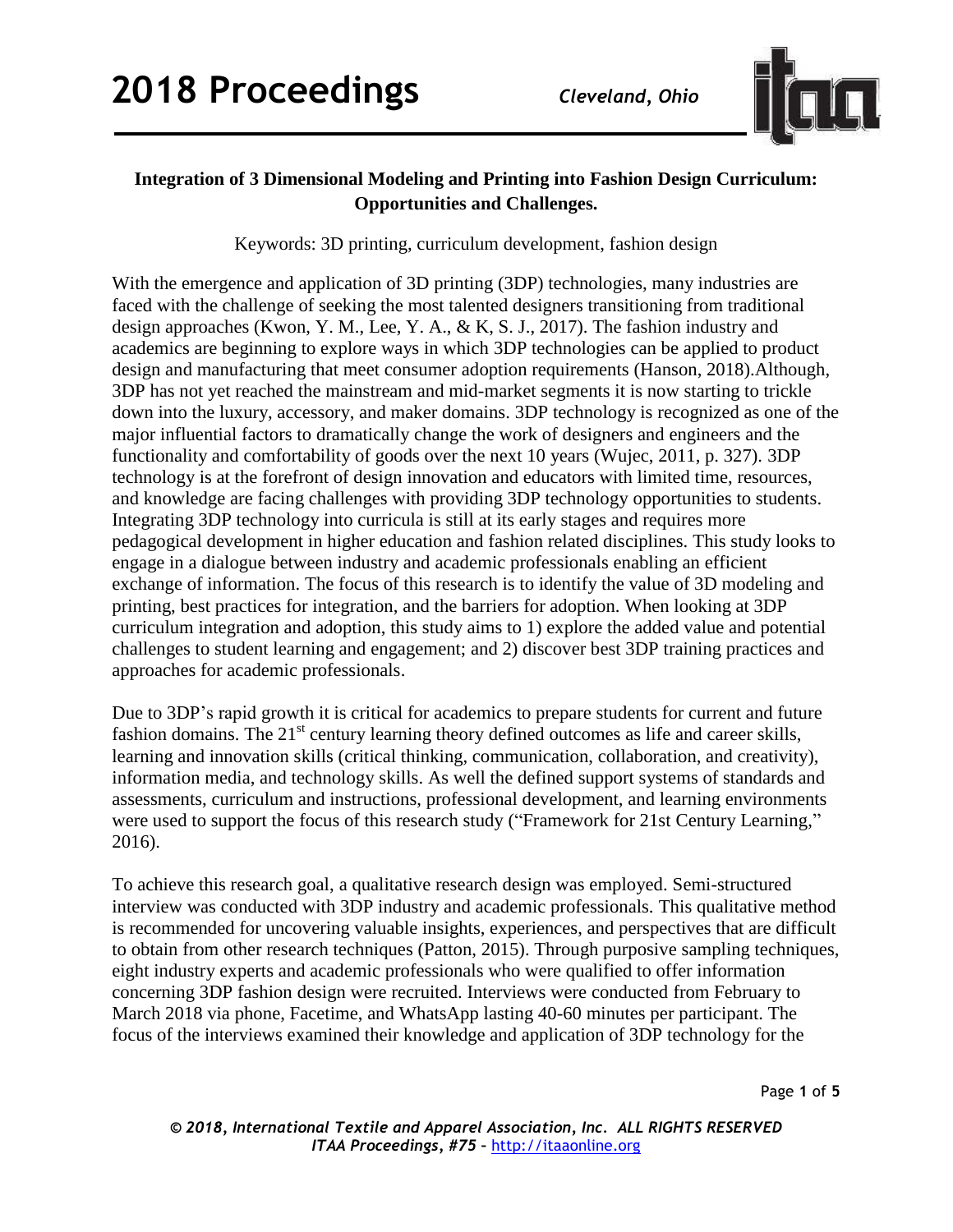purpose of integrating into design curriculum.Once data collection was complete major themes were synthesized and recommendation for curriculum development was made.

Three major themes emerged from interview data**:** Utilization of 3DP technology has significant added value. One of the highest values added is expression, being able to create novelties and unique designs to demonstrate competence. Beyond aesthetic qualities there are opportunities to create functional and wearable product solutions. In addition to zero waste production, materials are recyclable and can be reused. 3DP technology has become an efficient method for production, workflow, and exchange of information. Using 3DP technology provides the ability for customization and limitless design possibilities. Although 3DP is not a magical solution to product design this technology can have a positive affect throughout the supply chain. Using 3DP technology helps engage students in untraditional thought processes and forces learners to enhance their 3D visualization skills as opposed to the traditional two dimensional method taught. Causing design learners to think creatively about shape, volume, space, materials, assembly, design approach, and best practices. There are several barriers, challenges, and limitations that exist when using and teaching 3DP technology. The most significant barrier for integrating 3DP technology into design curriculum is the lack of time, recourses, funding, and educator knowledge and skill when adapting these technologies to fashion design. A barrier for students is increase accessibility and exposure. The challenge becomes how do educators implement and train design students in 3DP technology.

Educators have used several creative ways to integrate 3DP technology into their curriculum that best meet there program initiatives, time, funding, and resource accessibility constraints. Participants agree that you must start with basic foundations knowledge while teaching students how to approach the 3DP tool, limitations, how to use, application, material options, and 3DP technology capabilities. It is critical that students have exposure to 3D modeling, 3D printers, and a variety of materials throughout the design process. All parties agree that 3DP technology can assist in creating an opportunity for a collaborative environment to enhance student learning, engagement, workflow, exchange of information, and development of shared common language with others. Study participants agree that the specific 3D modeling software, printer, and artifact made is less significant in the integration process than providing the opportunity for exposure, application, critical thinking, and problem solving.

This research offers important implications and contributions to the value, barriers, and best practices for 3DP integration into fashion programs. Based on the rapid 3DP growth this research will educate, equip and prepare educators and students for emerging technologies in fashion. Based on the participants results this will enhance student's 3D visualization, workflow, practices used, and design approach capabilities. A study comparing the teaching methods used would provide additional 3DP integration options to help develop fashion curriculum.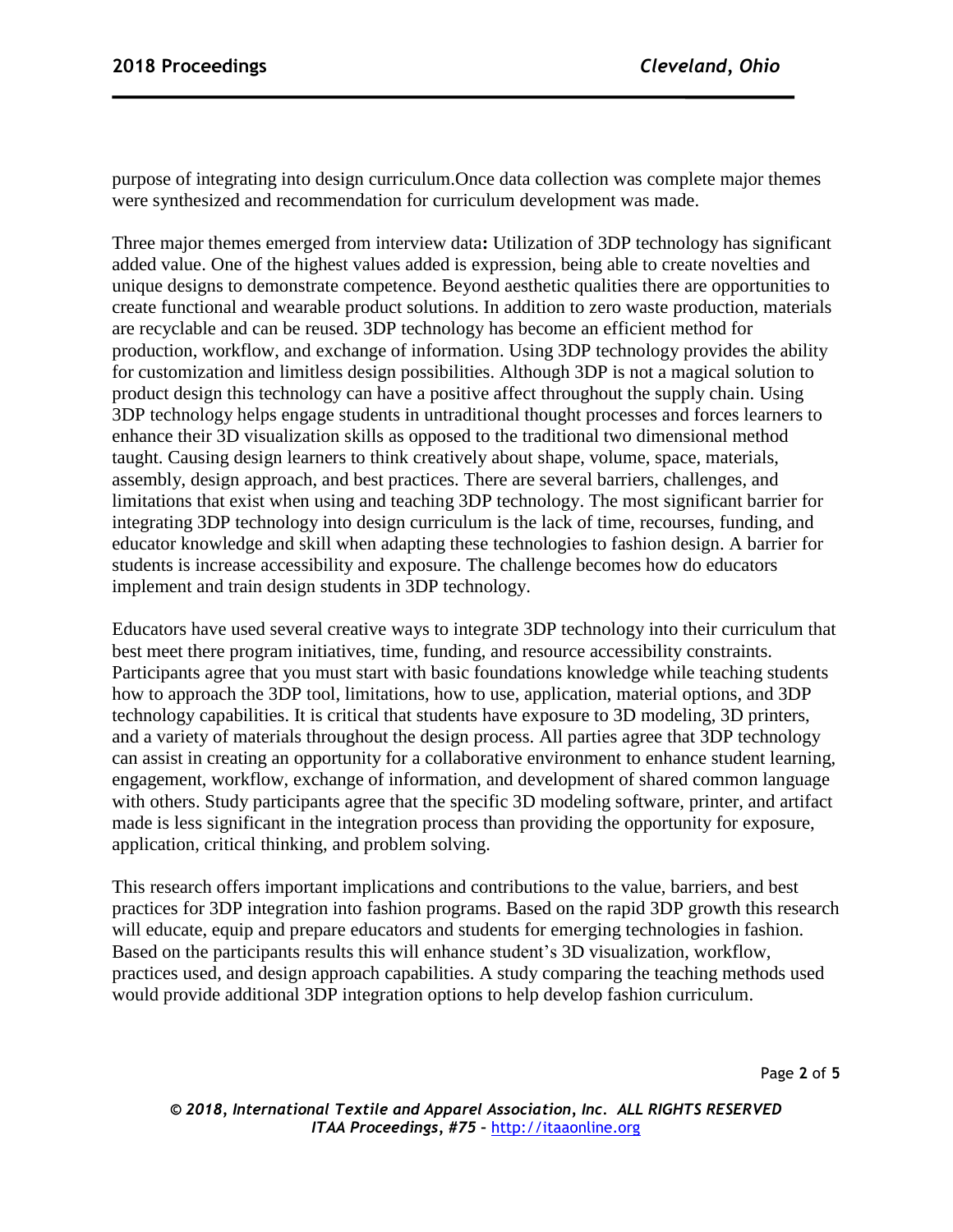## **References**

- Framework for 21st Century Learning . (2016). *P21 Parternship for 21st Century learning*. Retrieved from http://www.p21.org/our-work/p21-framework
- Hanson, L. (2018). The rise of 3D printing in fashion. *Which PLM*. Retrieved from <https://www.whichplm.com/rise-3d-printing-fashion/>
- Kwon, Y. M., Lee, Y. A., & K, S. J. (2017). Case study on 3D printing education in fashion design coursework. *Fashion and Textiles* , *4*(1), 26. doi:DOI 10.1186/s40691-017-0111-3

Patton , M. Q. (2015). *Qualitative research and evaluation methods* . Sage .

Wujec, T. (2011). Imagine, design, create: How designers, architects, and engineers are changing our world. CA: Autodesk.